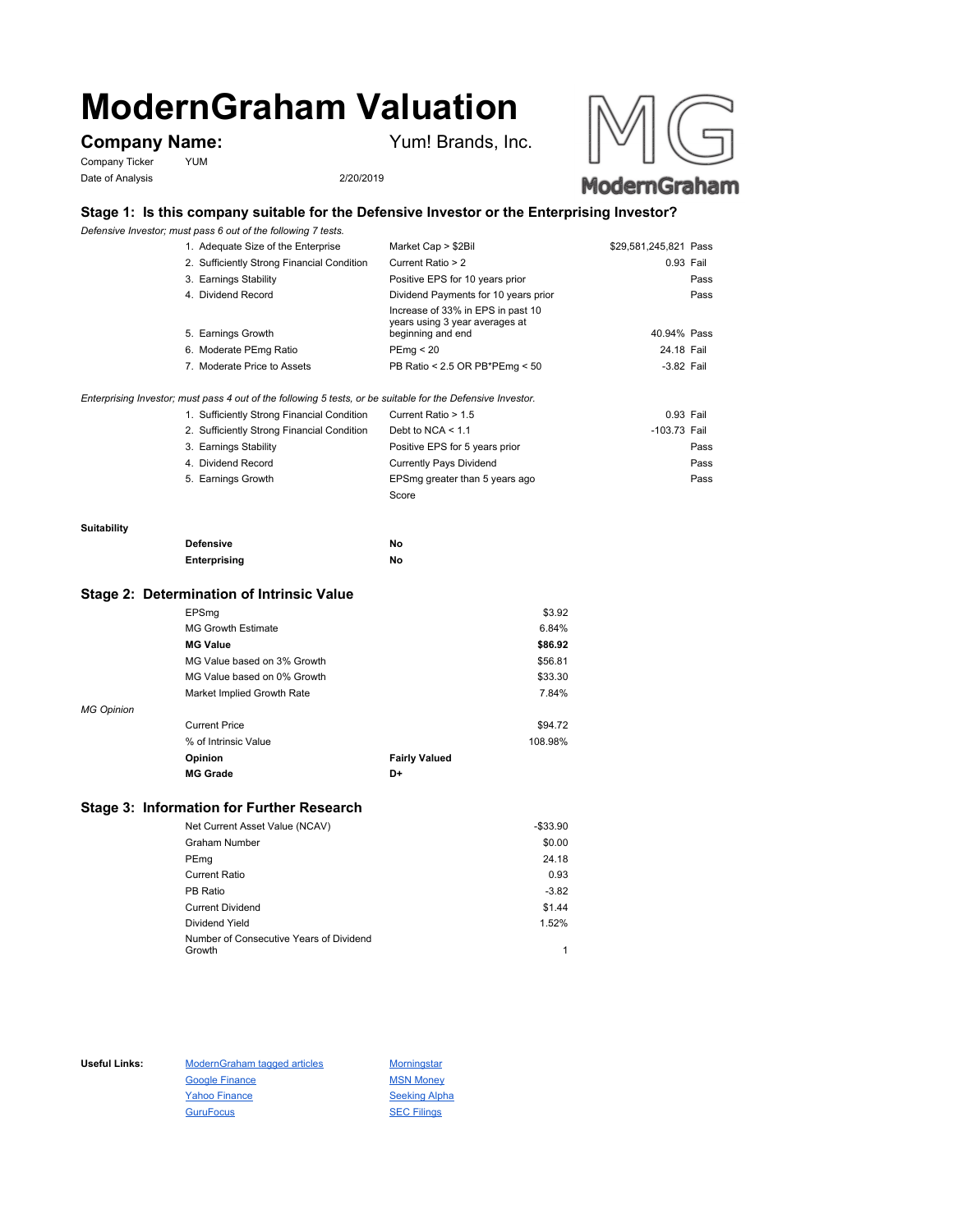| <b>EPS History</b> |        | <b>EPSmg History</b>                 |                  |
|--------------------|--------|--------------------------------------|------------------|
| Next Fiscal Year   |        |                                      |                  |
| Estimate           |        | \$3.52 Next Fiscal Year Estimate     | \$3.92           |
| Dec2018            | \$4.69 | Dec2018                              | \$3.93           |
| Dec2017            | \$3.77 | Dec2017                              | \$3.40           |
| Dec2016            | \$4.10 | Dec2016                              | \$3.14           |
| Dec2015            | \$2.90 | Dec2015                              | \$2.69           |
| Dec2014            | \$2.32 | Dec2014                              | \$2.60           |
| Dec2013            | \$2.36 | Dec2013                              | \$2.70           |
| Dec2012            | \$3.38 | Dec2012                              | \$2.76           |
| Dec2011            | \$2.74 | Dec2011                              | \$2.37           |
| Dec2010            | \$2.38 | Dec2010                              | \$2.10           |
| Dec2009            | \$2.22 | Dec2009                              | \$1.88           |
| Dec2008            | \$1.96 | Dec2008                              | \$1.64           |
| Dec2007            | \$1.68 | Dec2007                              | \$1.43           |
| Dec2006            | \$1.46 | Dec2006                              | \$1.27           |
| Dec2005            | \$1.28 | Dec2005                              | \$1.13           |
| Dec2004            | \$1.21 | Dec2004                              | \$1.01           |
| Dec2003            | \$1.01 | Dec2003                              | \$0.91           |
| Dec2002            |        | \$0.94 Balance Sheet Information     | 12/1/2018        |
| Dec2001            |        | \$0.81   Total Current Assets        | \$1,207,000,000  |
| Dec2000            |        | \$0.69 Total Current Liabilities     | \$1,301,000,000  |
| Dec1999            |        | \$0.98 Long-Term Debt                | \$9,751,000,000  |
|                    |        | <b>Total Assets</b>                  | \$4,130,000,000  |
|                    |        | Intangible Assets                    | \$767,000,000    |
|                    |        | <b>Total Liabilities</b>             | \$12,056,000,000 |
|                    |        | Shares Outstanding (Diluted Average) | 320 UUU UUU      |